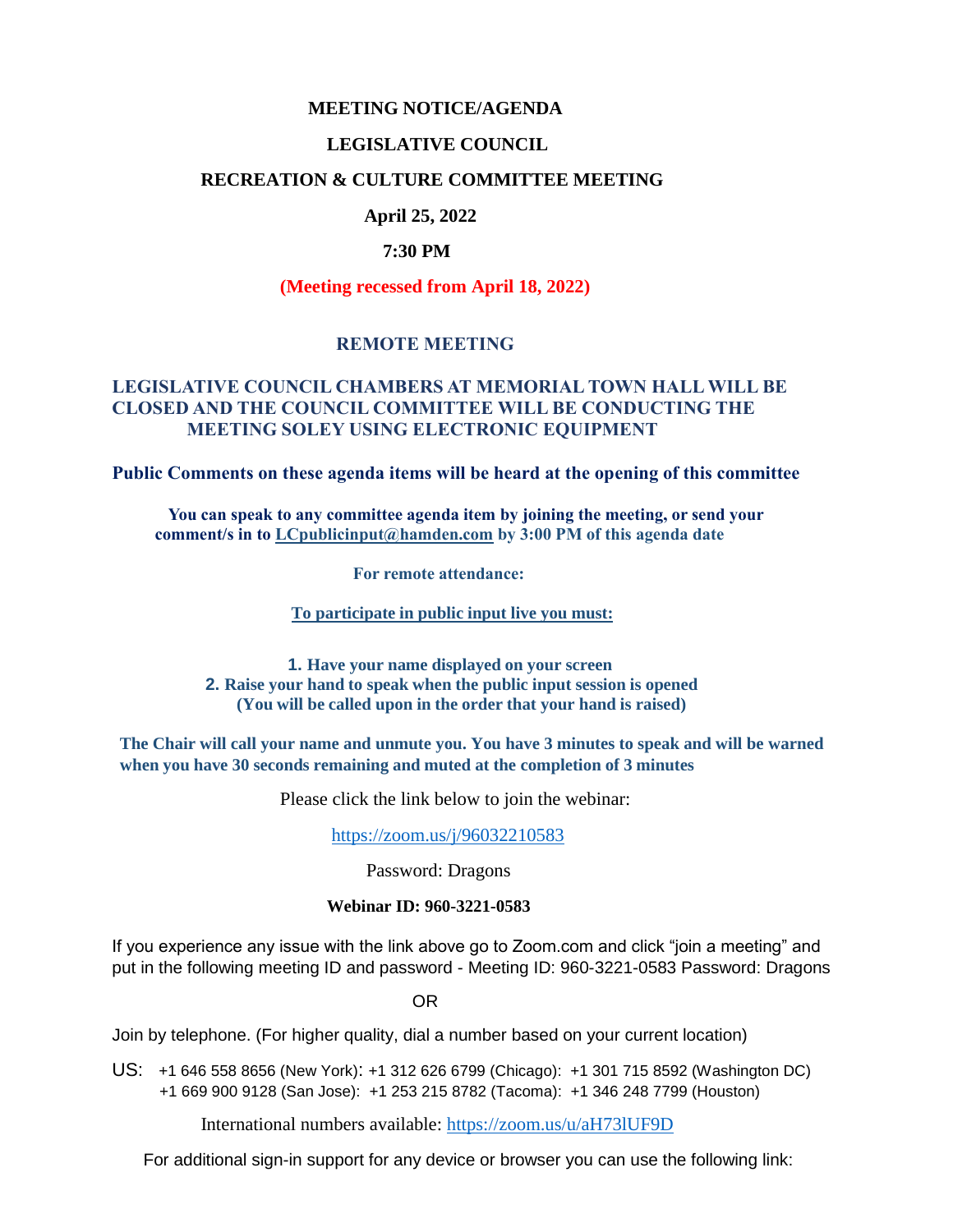#### [https://support.zoom.us/hc/en-us/articles/201362193-Joining-a-meeting?mobile\\_site=true](https://support.zoom.us/hc/en-us/articles/201362193-Joining-a-meeting?mobile_site=true)

**Note: Any member of the public may request, in writing, a physical location and "any electronic equipment necessary" to attend the meeting in real time. Said request shall be made to [KRenta@Hamden.com](mailto:KRenta@Hamden.com) not less than twenty-four (24) hours prior to the meeting. Said individual shall have the "same opportunities to provide comment or otherwise participate" in the meeting as would be afforded if the meeting was held in person with the following exception: Under law, the Legislative Council is not required to adjourn or postpone a meeting if such person loses the ability to participate because of an interruption, failure or degradation of such person's connection to the meeting by electronic equipment. Since the meeting is remote, participation by a quorum of members of any Committee of the Legislative Council is expressly prohibited and will not be present at the physical location.**

# **AGENDA**:

# **Public Input:**

1. Appointment of Toure Diggs to the Arts Commission for a term to expire May 31, 2023 (D-7) [https://www.hamden.com/DocumentCenter/View/5693/04182022\\_Appt-to-the-Arts-](https://www.hamden.com/DocumentCenter/View/5693/04182022_Appt-to-the-Arts-Commission-of-Toure-Diggs-D-7)[Commission-of-Toure-Diggs-D-7](https://www.hamden.com/DocumentCenter/View/5693/04182022_Appt-to-the-Arts-Commission-of-Toure-Diggs-D-7)

- 2. Appointment of Anthony Griego from an alternate to a full member on the Historic Properties Commission with a term to expire September 30, 2025 [https://www.hamden.com/DocumentCenter/View/5720/04182022\\_Appt-to-HHPC-as-full](https://www.hamden.com/DocumentCenter/View/5720/04182022_Appt-to-HHPC-as-full-member-from-alternate-of-Anthony-Griego-D)[member-from-alternate-of-Anthony-Griego-D](https://www.hamden.com/DocumentCenter/View/5720/04182022_Appt-to-HHPC-as-full-member-from-alternate-of-Anthony-Griego-D)
- 3. Appointment of David Johnson from a full member to an alternate on the Historic Properties Commission for a term to expire September 30, 2023 <https://www.hamden.com/DocumentCenter/View/5721/8C156C09>

# **ZOOM sign in info:**

**1. Join using Zoom from your computer, tablet or smartphone by using the following link:** <https://zoom.us/j/96032210583>Password: Dragons

**2. If you already have the Zoom App or go to the Zoom.com website, simply select "join a meeting" and complete the following: Webinar ID: 960-3221-0583 Password: Dragons**

**Or iPhone one-tap:** 

**US: +13017158592, 96032210583# or +13126266799, 96032210583#** 

**Or Telephone:**

**Dial (for higher quality, dial a number based on your current location):**

**US: +1 301 715 8592 or +1 312 626 6799 or +1 646 558 8656 or +1 253 215 8782 or +1 346 248 7799 or +1 669 900 9128**